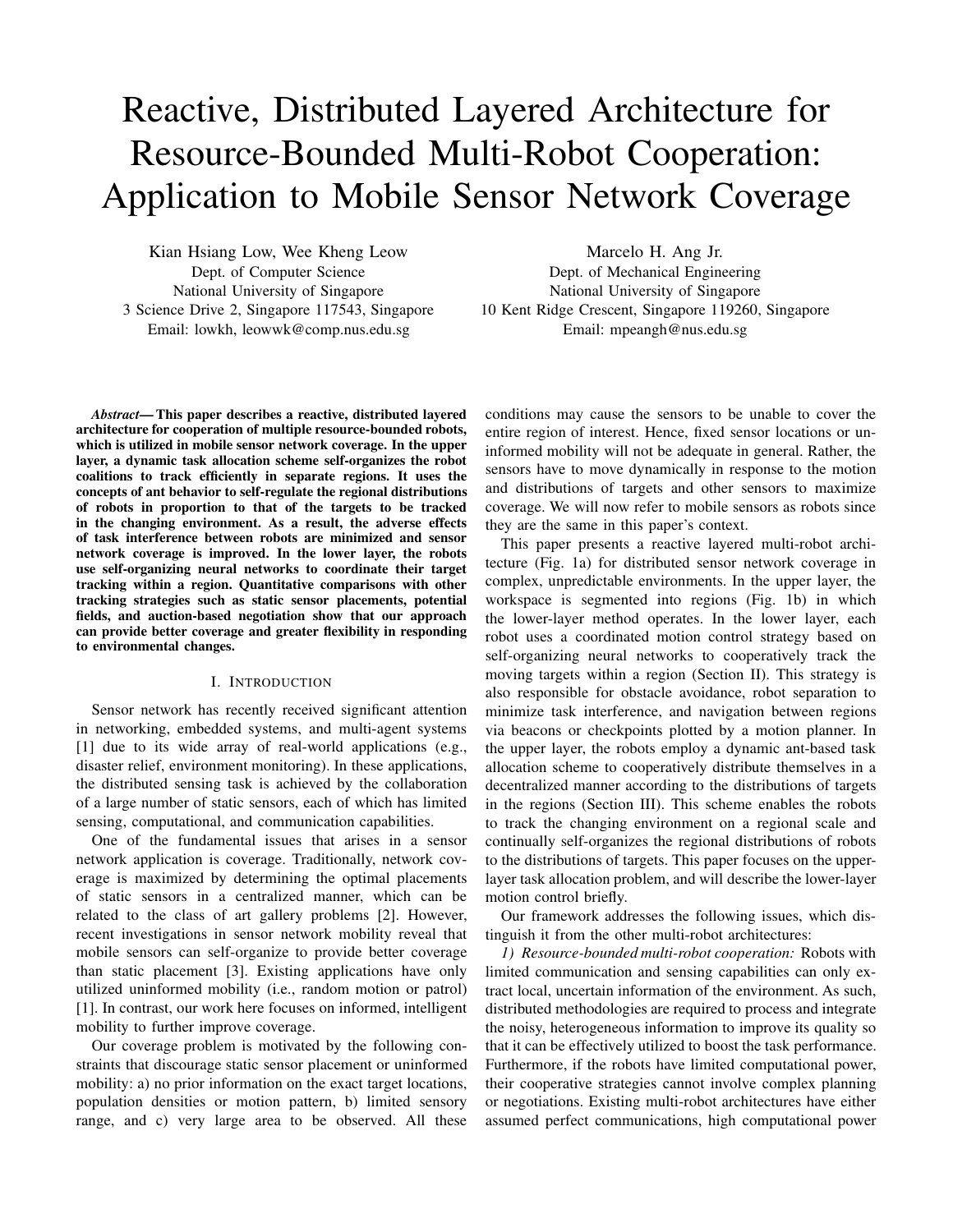

Fig. 1. (a) Reactive distributed layered architecture for multi-robot cooperation (MRTA = Multi-Robot Task Allocation, EKM = Extended Kohonen Map). (b) A 4 m  $\times$  3 m environment that is divided into 6 regions. The circle at the bottom right represents the robot's sensing radius of 0.3 m (drawn to scale). The environment is 42.44 times as large as the robot sensing area.

or global knowledge of the task and other robots ([4]–[6]). In contrast, our proposed architecture caters to resource-bounded robots.

2) Task allocation for multi-robot tasks: Existing Multi-Robot Task Allocation (MRTA) algorithms (i.e., auction- and utility-based) ([4], [6]) generally assume that a multi-robot task can be partitioned into several single-robot tasks. But this may not be always possible or the multi-robot task can be more efficiently performed by groups or coalitions of multiple robots. In our coverage application, each robot coalition is assigned to a region. Our proposed task allocation scheme self-organizes the robot coalitions to the distribution of tasks in these regions.

3) Coalition formation for reactive robots: Existing multiagent coalition formation schemes ([7], [8]) require complex planning, explicit negotiations, and precise estimation of coalitional cost [9]. Hence, they may not be able to operate in real-time in a large-scale sensor network. Our task allocation method via self-organizing swarm coalitions is reactive, dynamic, and can operate with uncertain coalitional cost and resource-limited robots.

# II. REACTIVE COORDINATED MOTION CONTROL

In the lower layer (Fig. 1a), a reactive motion control strategy known as Cooperative Extended Kohonen Maps (EKMs) is responsible for cooperative target tracking within a region. EKMs have been used for goal-directed, collision-free robot motion in complex, unpredictable environments ([10], [11]). Our implementation extends our previous work [12] by connecting several EKMs to form cooperative EKMs. These selforganizing neural networks cooperate and compete to produce an appropriate motor action for the robot to approach targets, negotiate unforeseen, possibly concave, obstacles, and keep away from robot kins when it is tracking moving targets (Fig. 2). Since its implementation is not the main emphasis of the paper, it will only be described briefly here (see [13] for more details).

The motion control system consists of four types of EKMs: target localization, obstacle localization, robot kin localization, and motor control EKMs. In the presence of a target, the neurons in the target localization EKM, which encodes target location in the local sensory input space  $\mathcal{U}'$ , are activated

(Fig. 2a). A target field with the shape of an elongated Gaussian is produced (Fig. 2b) such that the neurons at and near the target location have the strongest activities. The elongated target field plays an important role in allowing the robot to avoid small concave obstacles during obstacle avoidance.

Similarly, the presence of an obstacle activates neurons in the obstacle localization EKMs. The neurons in these EKMs at and near the obstacle locations will be activated to produce obstacle fields (Fig. 2c). These obstacle fields are stretched along the obstacle directions such that neurons beyond the obstacle locations are also inhibited to indicate inaccessibility. Robot kin fields are activated in a similar way in the robot EKMs in the presense of robot kins.

In activating the motor control EKM, the obstacle fields are subtracted from the target field (Fig. 2d). If the target lies within the obstacle fields, the activation of the motor control EKM neurons close to the target location will be suppressed. Consequently, another neuron at a location that is not inhibited by the obstacle fields becomes most highly activated (Fig. 2d). This neuron produces a control parameter that moves the robot away from the obstacle. While the robot moves around the obstacle, the target and obstacle localization EKMs are continuously updated with the current locations and directions of the target and obstacles. Their interactions with the motor control EKM produce fine and smooth motion control of the robot to negotiate the obstacle and reach the target. In the case of multi-robot tracking of multiple targets, multiple target fields and robot kins fields are activated. The robots act like highly repulsive obstacles to other robots, thus separating them from each other.

One noteworthy aspect of cooperative EKMs is that no communication is needed for the robots to cooperate in target tracking. They are only required to discriminate between targets, obstacles and robot kins. Cooperative EKMs can be used by the robots to perform tracking in a region with simple, unpredictable obstacles. However, when it is used in a more realistic and complex environment with several occluded regions (Fig. 1), it needs to be integrated with our task allocation scheme to perform the distributed sensor network coverage task well (Section IV).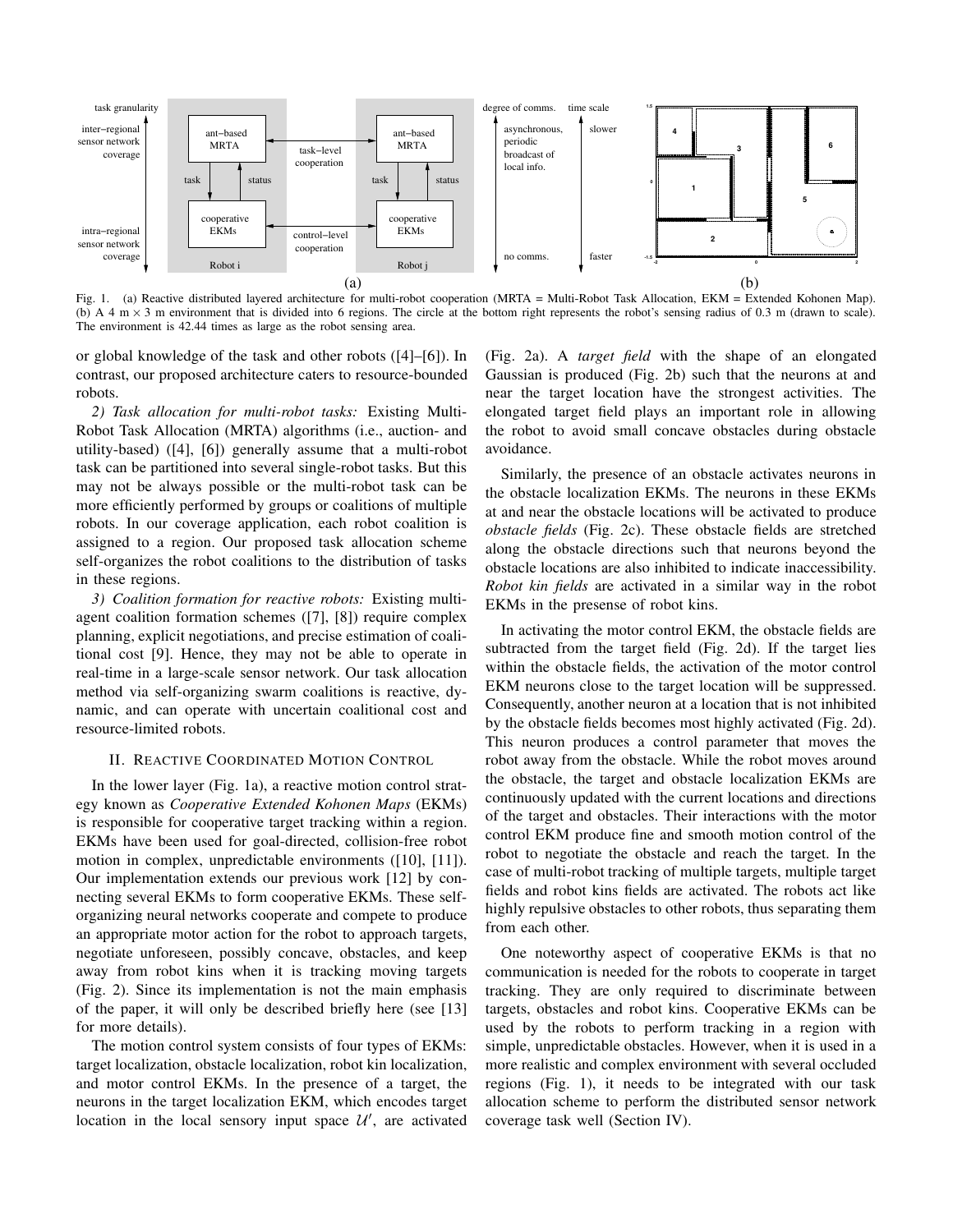

Fig. 2. Cooperative EKMs. (a) In response to the target ⊕, the nearest neuron (black dot) in the target localization EKM (ellipse) of the robot (gray circle) is activated. (b) The activated neuron produces a target field (dotted ellipse) in the motor control EKM. (c) Three of the robot's sensors detect obstacles and activate three neurons (crosses) in the obstacle localization EKMs, which produce the obstacle fields (dashed ellipses). (d) Subtraction of the obstacle fields from the target field results in the neuron at  $\triangle$  to become the winner in the motor control EKM, which moves the robot away from the obstacle.

#### III. ANT-BASED MULTI-ROBOT TASK ALLOCATION

Many multi-robot tasks (e.g., foraging, transportation, manipulation, sensing, and exploration) have been inspired by social insects [14], in particular, ants. Our MRTA scheme encapsulates three concepts of ant behavior: (a) encounter pattern based on waiting time, (b) self-organization of social dominance, and (c) dynamic task allocation. These features help to self-organize the robot coalitions to the distributions of targets in different regions.

### A. Encounter Pattern Based on Waiting Time

Encounter patterns provide a simple, local cue for ants with sensory and cognitive limitations to assess regional densities of ants and objects of interest, which are crucial to regulating the division of labor [15]. Instead of relying on global communication to relay target positions and density estimation [16], our scheme uses encounter patterns to predict target density via local sensing. Regional robot density is captured in a similar way using local communication.

An encounter pattern can be derived from a series of waiting time or interval between successive encounters. This simple form of information processing has accounted for the complex adaptive process of task allocation in ant colonies [17]. In our distributed sensor network coverage task, the waiting time for other robots and targets is defined in terms of encounters with the robots and targets. A robot encounter is defined as a reception of a message from another robot in the same region. A target encounter is defined as an increase in the number of targets tracked between previous and current time steps. For a robot i in region r, the waiting time for other robots  $w_{ir}(k)$ and targets  $w'_{ir}(k)$  is the time interval between the  $(k-1)$ th and kth encounters. Note that each waiting time is subject to stochastic variation. Hence, multiple samplings of waiting time have to be integrated to produce an accurate estimate of the regional density. The average waiting time  $W_{ir}(k)$  between the  $(k - 1)$ th and kth robot encounters for a robot i in region  $r$  is computed as:

$$
W_{ir}(k) = \frac{1}{n} w_{ir}(k) + \frac{n-1}{n} W_{ir}(k-1)
$$
  
\n
$$
n = \min(k, n_{max}).
$$
 (1)

 $W'_{ir}(k)$  is updated in the same manner. Both waiting times are updated according to the changing environment, and are inversely proportional to the robot and target densities in region r. The target density directly reflects the task demand of the region. The robot density reflects the amount of physical interference in the region, which is inversely proportional to the task demand. Therefore, the task demand  $S_{ir}(k)$  of a region  $r$  can be determined by robot  $i$  using the average robot waiting time  $W_{ir}(k)$  and the average target waiting time  $W'_{ir}(k)$ :

$$
S_{ir}(k) = \frac{W_{ir}(k)}{W'_{ir}(k)}.
$$
 (2)

The task demand  $S_{ir}(k)$  will be used in the self-organization of social dominance (Section III-B) as well as in dynamic task allocation (Section III-C).

## B. Self-Organization of Social Dominance

The division of labor in an ant colony is strongly influenced by its social dominance order [18], which self-organizes to match the task demands of the colony and the changing environment. Our scheme is inspired by this concept to move the robots out of a region that has a lower target-to-robot density ratio than the other regions. Rather than fixing the dominance order [19], the social dominance of the robots in each coalition is self-organized according to their individual task performance. To elaborate, robots in the same coalition engage in dominance contests at a regular interval  $\tau$  if they are within communication range. The winner increases its tendency to stay in the current region while the loser increases its tendency to leave the current region and join another coalition in other regions. When robot  $i$  encounters robot  $j$  in region  $r$ , the probability of robot  $i$  winning a contest against robot  $j$  is defined as:

$$
P(\text{robot } i \text{ winning}) = \frac{n_i^2 S_{ir}^2}{n_i^2 S_{ir}^2 + n_j^2 S_{jr}^2}
$$
 (3)

where  $S_{ir}$  and  $S_{jr}$  are respectively the task demand of region r determined by robot i and robot j, and  $n_i$  and  $n_j$  are the number of targets currently under observation by robot  $i$  and robot  $j$  respectively. Equation 3 implies that robot  $i$  would most likely win the contest if it observes more targets than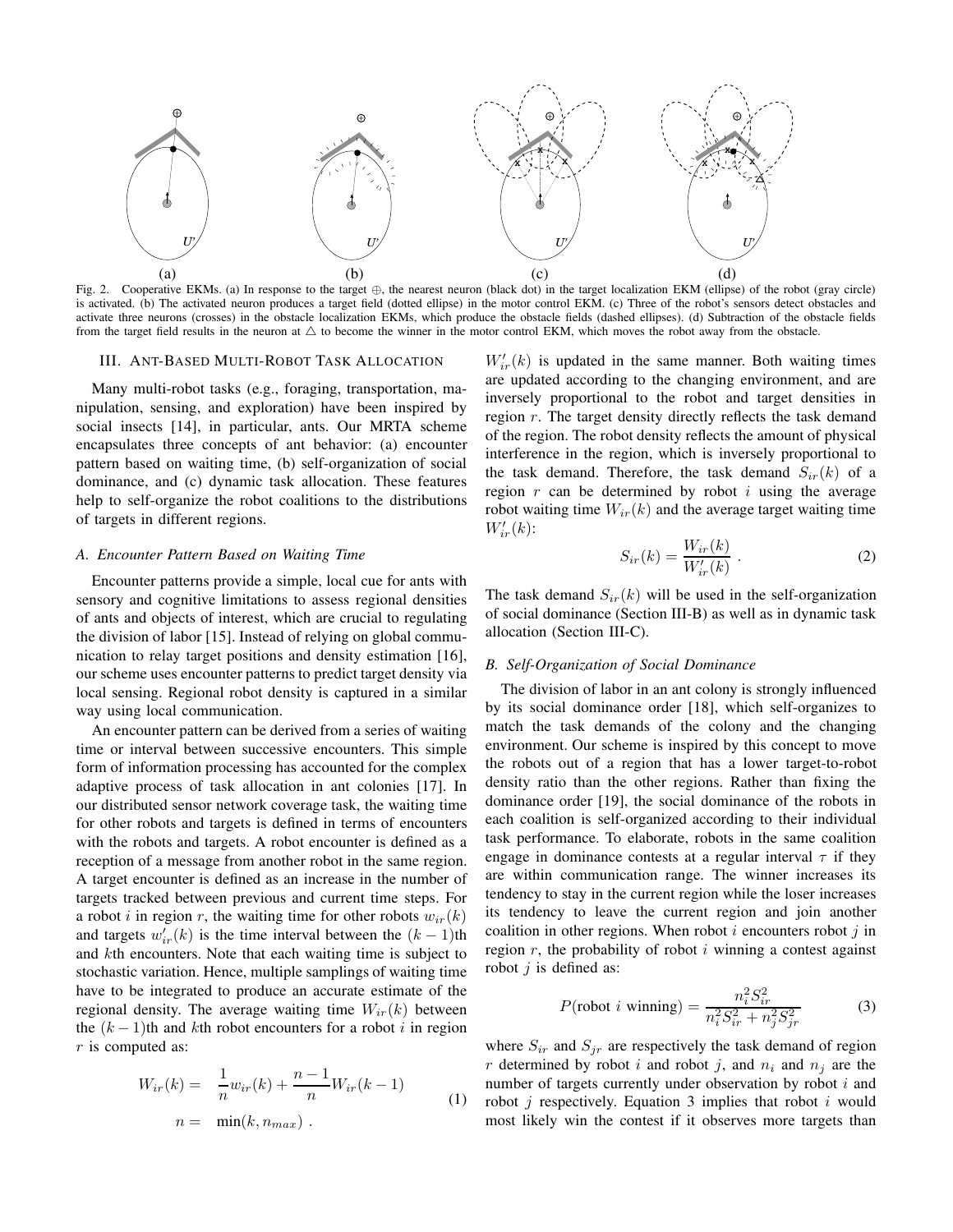robot j. However, if both are tracking the same number of targets, then their individual evaluation of the task demand can be used to differentiate them. This will distinguish a robot that has been observing the targets for a long time from another that just encounters the same number of targets.

To inject the influence of social dominance on the selforganization of robot coalitions, each time a robot  $i$  wins a contest (Eq. 3), it increases its tendency of staying in the current region, which is represented by the threshold  $\theta_i(t)$  to be used for dynamic task allocation (Section III-C):

$$
\theta_i(t) = \theta_i(t-1) + \delta \tag{4}
$$

where  $\delta$  is small constant. Conversely, each time the robot loses, it decreases its tendency of staying in the region.

$$
\theta_i(t) = \theta_i(t-1) - \delta . \tag{5}
$$

 $\theta_i$  varies in the range [0,1] to prevent robots from being overly submissive or dominating.

#### C. Dynamic Task Allocation

The distributed task allocation algorithm in ants can efficiently arrange the ants in proportion to the amount of work in the changing environment [20]. In a similar spirit, our scheme aims to self-organize the robot coalitions to the distributions of targets in different regions. In a cooperative multi-robot task, the robots are bound to interfere with each other's ongoing activity either physically (e.g., space competition) or nonphysically (e.g, shared radio bandwidth, conflicting goals). In the extreme case, when too many robots are involved, little or no work gets done as they totally restrict each other's movement. Hence, task interference has an adverse effect on the overall system performance [19]. Knowing that physical interference can be implied from robot density [19], our task allocation scheme has taken physical interference into consideration by estimating robot density. In contrast, existing MRTA methods ([4], [6]) generally assume that the multi-robot task can be partitioned into independent single-robot tasks. Thus, no interference would result. Bucket brigade algorithm [21] can eliminate interference by assigning the robots to separate regions. However, it cannot respond in real-time to changing regional distributions of targets due to target motion.

Our dynamic task allocation scheme is based on the notion of response thresholds [22]. In a threshold model, robots with low response thresholds respond more readily to lower levels of task demand than do robots with high response thresholds. Performing the task reduces the demand of the task. If robots with low thresholds perform the required tasks, the task demand will never reach the thresholds of the highthreshold robots. However, if the task demand increases, highthreshold robots will engage in performing the task.

MRTA strategies that utilize fixed response thresholds ([5], [16]) are incapable of responding effectively to dynamic environments [22]. In contrast, the thresholds in our scheme are continuously updated by the self-organizing process of social dominance (Section III-B).

To be effective in task allocation, a robot must at least have some knowledge of the task demands in its neighboring regions in order to make rational task decisions. To do so, robot i maintains a memory of the task demand  $S_{ir}$  of each region r and the amount of time  $T_{ir}$  that it previously spent in region r.  $T_{ir}$  can be used as a certainty measure of  $S_{ir}$ . In addition to computing  $S_{ir}$  using Equation 2,  $S_{ir}$  can also be updated when robot  $i$  receives a message from a neighboring robot j with  $S_{jr}$  less than  $S_{ir}$ . Then  $S_{ir}$  and  $T_{ir}$  are updated to take the values  $S_{ir}$  and  $T_{ir}$  respectively. In this manner, the task demands of the regions are kept in memory. Robot  $i$ can then predict the region with the greatest task demand and join that region. At every time interval of  $\tau$ , if  $S_{ir}$  receives no update, the certainty value  $T_{ir}$  is decreased by  $\tau$  while the task demand  $S_{ir}$  is increased by a small amount, such that its magnitude reflects the robot's motivation to explore. However,  $S_{ir}$  will not be increased beyond the maximum of the  $S_{ig}$  values over all regions g.

Our distributed MRTA scheme uses a stochastic problem solving methodology. It is performed at intervals of  $\tau$  to allow for multiple samplings of waiting time during each interval (Section III-A). The probability of a robot  $i$  to stay in its current region  $c$  is defined as:

$$
P(\text{stay}) = \frac{S_{ic}^2}{S_{ic}^2 + (1 - \theta_i)^2 + T_{ic}^{-2}} \tag{6}
$$

On the other hand, the probability of a robot  $i$  to leave region  $c$  to go to region  $r$  is defined as:

$$
P(\text{leave}) = \frac{S_{ir}^2}{S_{ir}^2 + \theta_i^2 + T_{ir}^{-2} + d_{cr}^2}
$$
 (7)

where  $d_{cr}$  is the pre-computed collision-free distance between region  $c$  and region  $r$ , which can be viewed as the cost of task switching. Note that a robot that loses in the dominance contest in a coalition does not always leave the region. If it experiences a higher task demand in its region than in other regions, it will have a high tendency of remaining in its coalition.

From Equations 6 and 7, if the robot does not respond to any regions, it will not switch task and will remain in the current coalition. The robot may also respond to more than one region. This conflict is resolved with a method that is similar to Equation 3. The probability of a robot  $i$  choosing a region  $r$  that it has responded to is:

$$
P(\text{choose}) = \frac{(S_{ir} \ln T_{ir})^2}{\sum_{r} (S_{ir} \ln T_{ir})^2}.
$$
 (8)

If the robot  $i$  chooses region  $r$  that is not the current region c, then it will employ the reactive motion control strategy in Section II to move through the checkpoints plotted by the planner to region  $r$ . The generation of checkpoints is performed by the approximate cell decomposition method for motion planning [23].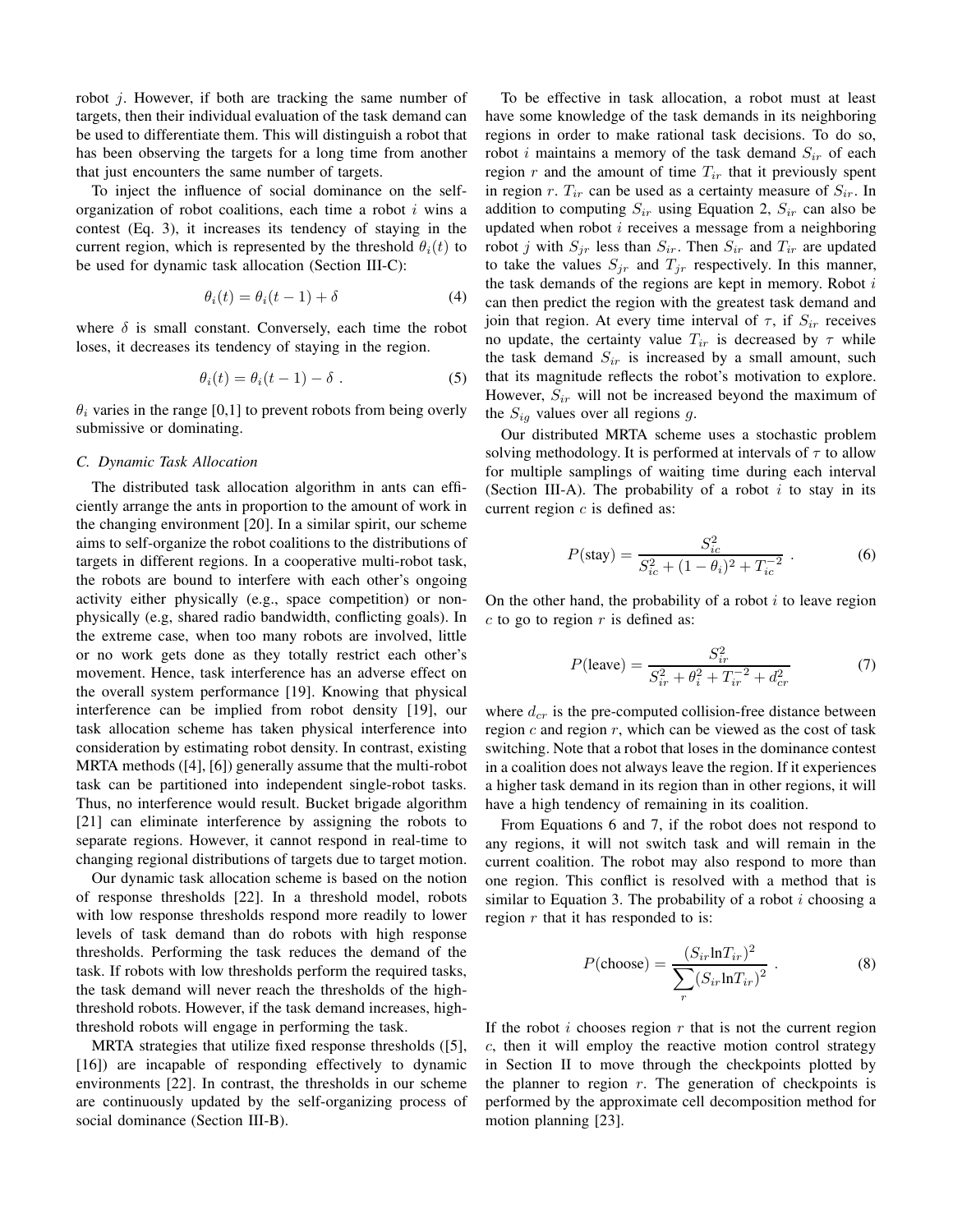#### IV. EXPERIMENTS AND DISCUSSION

This section presents a quantitative evaluation of the reactive, layered multi-robot architecture for distributed mobile sensor coverage in a complex, unpredictable environment. The experiments were performed using Webots, an embodied simulator for Khepera mobile robots, which incorporated 10% white noise in its sensors and actuators. 12 directed distance sensors were also modelled around its body of radius 3 cm. Each sensor had a range of 17 cm, enabling the detection of obstacles at 20 cm or nearer from the robot's center, and a resolution of 0.5 cm to simulate noise. Each robot could also sense targets and kin robots at 0.3 m or nearer from its center. A 4 m  $\times$  3 m environment (Fig. 1) was used to house the Khepera robots and targets, which were randomly scattered initially. The number of robots varied from 5, 10 to 15, which corresponded to total robot sensing area of 11.8%, 23.6%, and 35.3% of the environment size. The mobile targets were forward-moving Braitenberg obstacle avoidance vehicles [24] that changed their direction and speed with 5% probability.

Two performance indices were used. The first performance index determines the overall sensor network coverage performance of the robots [25]:

$$
sensor network coverage = \sum_{t=1}^{T} 100 \frac{n(t)}{NT}
$$
 (9)

where  $N$  is the total number of targets,  $n$  is the number of targets being tracked at time  $t$ , and the experiment lasts  $T$ amount of time.  $N$  and  $T$  are fixed respectively as 30 targets and 10000 time steps at intervals of 128 ms for all experiments.

Using this index, a quantitative test was conducted to compare the sensor network coverage of the robots adopting four fully distributed tracking strategies: (1) static, (2) potential fields, (3) cooperative EKMs only, (4) reactive, layered architecture (ant-based MRTA with cooperative EKMs). In the first method, static sensors are placed at least 0.6 m apart to ensure no overlap in coverage. The potential fields method is a well-known motion control technique utilized in [25] for cooperative multi-robot tracking of moving targets. While potential fields and cooperative EKMs allow the robots to cooperate in tracking at control level, ant-based MRTA enables them to cooperate at task level.

On the other hand, recent proposals of sensor network organization are hierarchically structured ([3], [26]). At the bottom of the hierarchy, the robots track with cooperative EKMs, which is the same as the third method. In each region, a coalition leader is elected. It regards the robots in its coalition as resources and negotiates with coalition leaders in the other regions to efficiently allocate them according to the regional distributions of targets. This negotiation is conducted iteratively at every interval of  $\tau$  using an auction-based mechanism and attempts to balance the ratio of number of robots (resources) over all regions with the ratio of targets. To do so, we assume that each coalition leader is capable of obtaining more information, i.e., the exact number of robots and targets in its own region. Furthermore, it is able to communicate with all



Fig. 3. Comparison of sensor network coverage using different tracking strategies.

robots in its own coalition to obtain their task performance and command them to move to other regions if they are tracking minimal targets and observing many kin robots. Lastly, it has to synchronize its negotiation with coalition leaders in the other regions via long-range communication. In contrast, the robots endowed with our reactive, layered architecture only require local sensing information (i.e., 0.3 m range) and shortrange communication (i.e., 1.0 m range). The robot coalitions can also be self-organized asynchronously without negotiation. We have implemented this hierarchical approach to compare with our distributed layered architecture.

Test results (Fig. 3) showed that our reactive, layered architecture provided better coverage than the other strategies. Notice that while the hierarchical approach (auction-based negotiation with cooperative EKMs) used more information, longer communication range and more complex negotiation, it did not perform better than our reactive, layered architecture. This will be explained later.

The second performance index determines the total coalitional cost [8] of the robots. Given a set of connected regions where coverage tasks are to be performed, and a set  $A$  of  $M$ robots, the task allocation algorithm assigns a robot coalition  $C_r \subseteq A$  to the coverage task in region r such that (a)  $\bigcup_{r} C_r = A$ , (b)  $\forall r \neq s, C_r \bigcap C_s = \emptyset$ , and (c) each  $C_r$ has a positive cost  $|n_r/N - m_r/M|$  where  $m_r$  and  $n_r$  are the number of robots and targets in region  $r$  respectively. The objective is to minimize the total coalitional cost [8]:

total conditional cost = 
$$
\sum_{r} \left| \frac{n_r}{N} - \frac{m_r}{M} \right| .
$$
 (10)

This index varies within the range [0,2]. A coalitional cost of 0 implies that the robot distribution over all regions is exactly proportional to the target distribution. In this manner, interference between robots is at its minimum, which will improve overall coverage. High costs imply the opposite.

Test results (Fig. 4) showed that if either auction-based negotiation or ant-based MRTA was integrated with cooperative EKMs, the total coalitional cost could be reduced further. Hence, we could conclude from Figures 3 and 4 that with a lower cost, a higher coverage can be achieved. Coalitional cost is higher with fewer robots because with less robots, it is